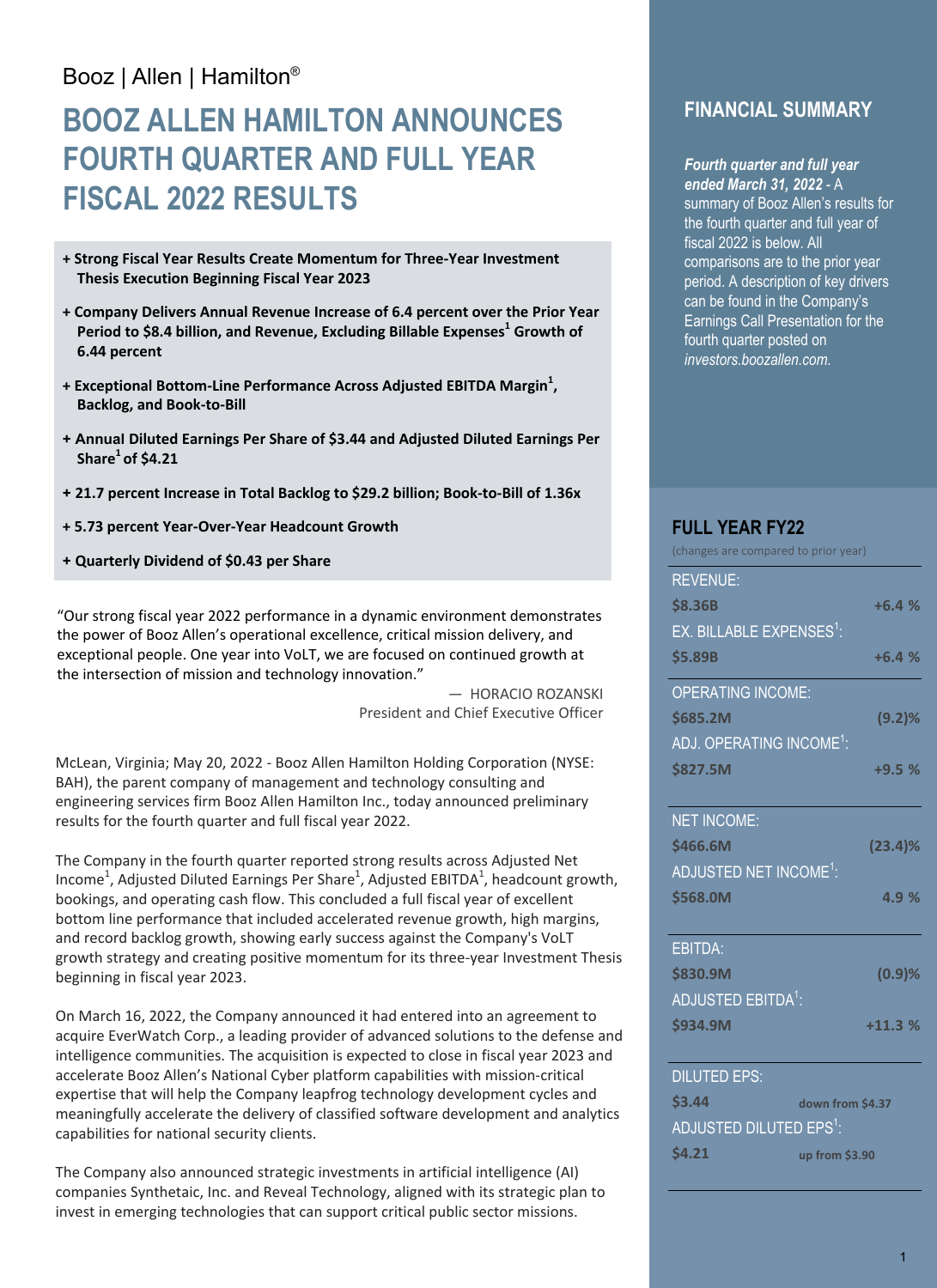The Company reported the following fiscal year 2022 results as compared to fiscal year 2021: annual revenue growth of 6.4 percent and a 6.4 percent annual increase in Revenue, Excluding Billable Expenses<sup>1</sup>; Net Income decreased by 23.4 percent to \$466.6 million, and Adjusted Net Income<sup>1</sup> increased by 4.9 percent to \$568.0 million; Adjusted EBITDA<sup>1</sup> increased 11.3 percent to \$934.9 million; Adjusted EBITDA Margin on Revenue<sup>1</sup> was 11.2 percent; and Diluted EPS was \$3.44, down \$0.93 or 21.28 percent, while Adjusted Diluted EPS<sup>1</sup> was \$4.21, up by \$0.31 or 7.95 percent.

Total backlog increased by 21.7 percent to \$29.2 billion and the quarterly book-tobill ratio was 1.66x. As of March 31, 2022, total headcount was 1,590 higher than at the end of the prior year, an increase of 5.73 percent, and 136 lower than the end of the prior quarter.

Net cash provided by operating activities was \$736.5 million for fiscal year 2022, as compared to \$718.7 million in the prior year. Free cash flow<sup>1</sup> for fiscal year 2022 was \$656.6 million, as compared to \$631.5 million in the prior year.

The Company declared a regular quarterly dividend of  $$0.43$  per share, which is payable on June 30, 2022 to stockholders of record on June 15, 2022.

### **FINANCIAL OUTLOOK**

The Company is issuing its financial outlook for fiscal year 2023 as noted below:

| <b>OPERATING PERFORMANCE</b>                           | <b>FISCAL 2023</b><br><b>GUIDANCE</b> |
|--------------------------------------------------------|---------------------------------------|
| $R$ evenue Growth $^1$                                 | $5.0 - 9.0%$                          |
| Adjusted EBITDA <sup>1</sup>                           | $$950 - $1,000$ million               |
| Adjusted EBITDA Margin on Revenue                      | Mid-to-High 10%                       |
| Adjusted Diluted EPS <sup>2</sup>                      | $$4.15 - $4.45$                       |
| Net Cash Provided by Operating Activities <sup>3</sup> | $$850 - $950$ million                 |

### **CONFERENCE CALL INFORMATION**

Booz Allen Hamilton will host a conference call at 8 a.m. EDT on Friday, May 20, 2022, to discuss the financial results for its fourth quarter and full fiscal year 2022. Analysts and institutional investors may participate on the call by dialing (877) 375-9141, International: +1 (253) 237-1151, using the passcode 1866956. The conference call will be webcast simultaneously to the public through a link on the investor relations section of the Booz Allen Hamilton website at [investors.boozallen.com.](https://investors.boozallen.com/) A replay of the conference call will be available online at investors.boozallen.com beginning at 11 a.m. EDT on May 20, 2022 and continuing for 30 days.

<sup>1</sup> Revenue, Excluding Billable Expenses, Adjusted Operating Income, Adjusted Net Income, Adjusted EBITDA, Adjusted<br>Diluted EPS, Adjusted EBITDA Margin on Revenue and Free Cash Flow are non-GAAP financial measures. See "No

\$108–117 million.

<sup>3</sup> Excludes approximately \$550 million of cash taxes we expect to pay in fiscal year 2023, which includes approximately \$150<br>million associated with our interpretation of the current Section 174 legislation. Inclusive of

### **ABOUT BOOZ ALLEN HAMILTON**

For more than 100 years, military, government, and business leaders have turned to Booz Allen Hamilton to solve their most complex problems. As a consulting firm with experts in analytics, digital solutions, engineering, and cyber, we help organizations transform. We are a key partner on some of the most innovative programs for governments worldwide and trusted by its most sensitive agencies. We work shoulder-to-shoulder with clients, using a mission-first approach to choose the right strategy and technology to help them realize their vision.

With global headquarters in McLean, Virginia, our firm employs nearly 29,500 people globally as of March 31, 2022, and had revenue of \$8.4 billion for the 12 months ended March 31, 2022. To learn more, visit www.boozallen.com. (NYSE: BAH)

# **FOURTH QUARTER FY22**

(changes are compared to prior fiscal year period)

| REVENUE:                                 |                  |
|------------------------------------------|------------------|
|                                          |                  |
| \$2.24B                                  | $+13.1%$         |
| EX. BILLABLE EXPENSES <sup>1</sup> :     |                  |
| \$1.58B                                  | $+14.3%$         |
| <b>OPERATING INCOME:</b>                 |                  |
| \$148.3M                                 | $(13.3)\%$       |
| ADJ. OPERATING INCOME <sup>1</sup> :     |                  |
| \$176.1M                                 | $+2.7%$          |
| <b>NET INCOME:</b>                       |                  |
| \$90.8M                                  | (54.4)%          |
| ADJUSTED NET INCOME <sup>1</sup> :       |                  |
|                                          |                  |
| \$115.1M                                 | (6.6)%           |
| <b>EBITDA:</b>                           |                  |
| \$189.2M                                 | (1.7)%           |
| ADJUSTED EBITDA <sup>1</sup> :           |                  |
| \$205.0M                                 | $+6.3%$          |
| <b>DILUTED EPS:</b>                      |                  |
| \$0.68                                   | down from \$1.43 |
|                                          |                  |
| <b>ADJUSTED DILUTED EPS<sup>1</sup>:</b> |                  |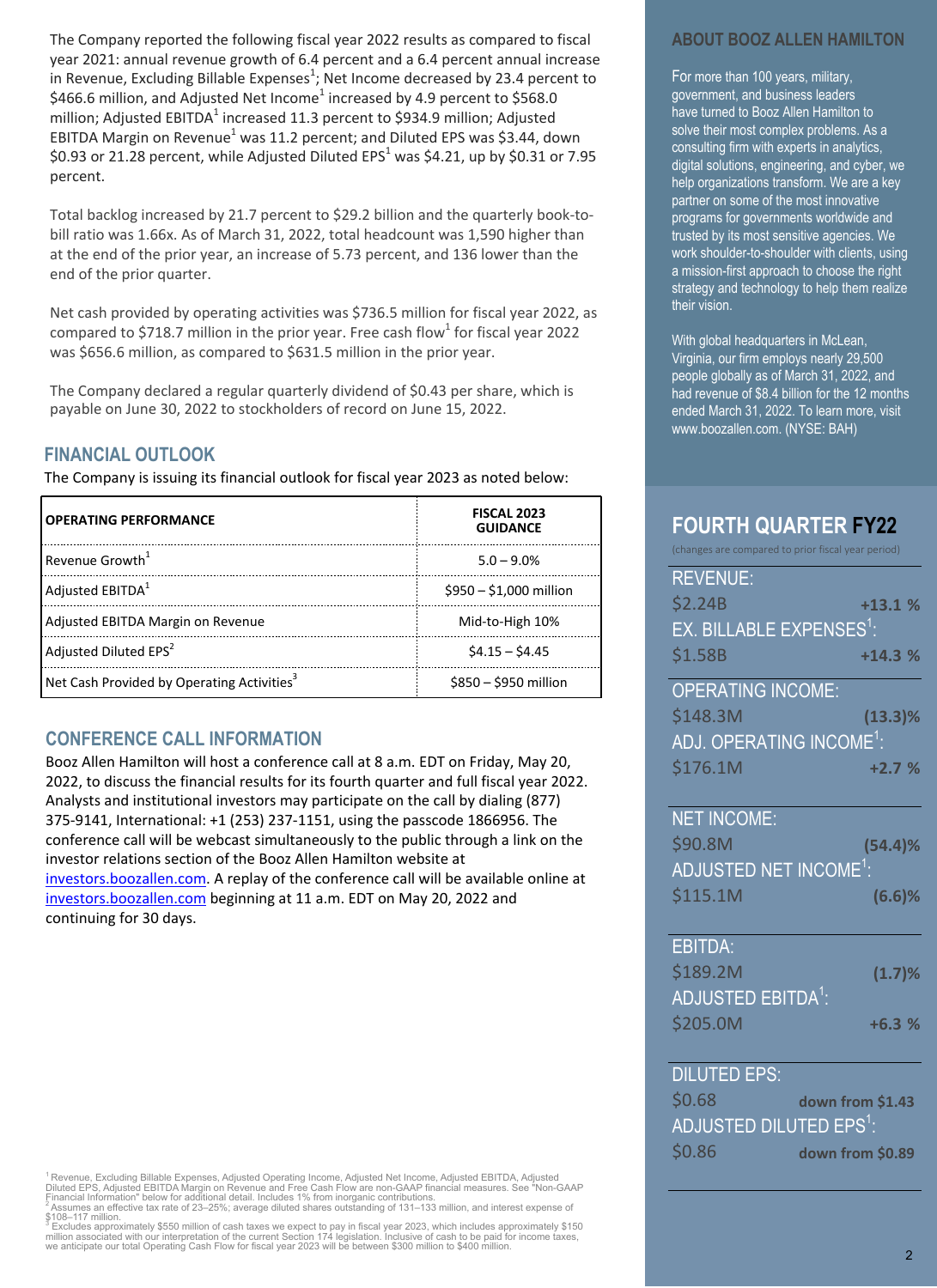#### **NON-GAAP FINANCIAL INFORMATION**

"Revenue, Excluding Billable Expenses" represents revenue less billable expenses. Booz Allen uses Revenue, Excluding Billable Expenses because it provides management useful information about the Company's operating performance by excluding the impact of costs that are not indicative of the level of productivity of its client staff headcount and its overall direct labor, which management believes provides useful information to its investors about its core operations.

"Adjusted Operating Income" represents operating income before acquisition and divestiture costs, financing transaction costs, supplemental employee benefits due to COVID-19, significant acquisition amortization, and restructuring costs. Booz Allen prepares Adjusted Operating Income to eliminate the impact of items it does not consider indicative of ongoing operating performance due to their inherent unusual, extraordinary or non-recurring nature or because they result from an event of a similar nature.

"Adjusted EBITDA" represents net income before income taxes, net interest and other expense and depreciation and amortization and before certain other items, including acquisition and divestiture costs, financing transaction costs, supplemental employee benefits due to COVID-19, and restructuring costs. "Adjusted EBITDA Margin on Revenue" is calculated as Adjusted EBITDA divided by revenue. "Adjusted EBITDA Margin on Revenue, Excluding Billable Expenses" is calculated as Adjusted EBITDA divided by Revenue, Excluding Billable Expenses. Booz Allen prepares Adjusted EBITDA, Adjusted EBITDA Margin on Revenue, and Adjusted EBITDA Margin on Revenue, Excluding Billable Expenses to eliminate the impact of items it does not consider indicative of ongoing operating performance due to their inherent unusual, extraordinary or non-recurring nature or because they result from an event of a similar nature.

"Adjusted Net Income" represents net income before:(i) acquisition and divestiture costs, (ii) financing transaction costs, (iii) supplemental employee benefits due to COVID-19, (iv) significant acquisition amortization, (v) restructuring costs, (vi) gain associated with equity method investment activities, (vii) research and development tax credits, (viii) release of income tax reserves, (ix) remeasurement of deferred tax assets/ liabilities, (x) loss on debt extinguishment, and (xi) amortization or write-off of debt issuance costs and debt discount, in each case net of the tax effect where appropriate calculated using an assumed effective tax rate. Booz Allen prepares Adjusted Net Income to eliminate the impact of items, net of tax, it does not consider indicative of ongoing operating performance due to their inherent unusual, extraordinary or nonrecurring nature or because they result from an event of a similar nature. Booz Allen views net income excluding the impact of the re-measurement of the Company's deferred tax assets and liabilities as an important indicator of performance consistent with the manner in which management measures and forecasts the Company's performance and the way in which management is incentivized to perform.

"Adjusted Diluted EPS" represents diluted EPS calculated using Adjusted Net Income as opposed to net income. Additionally, Adjusted Diluted EPS does not contemplate any adjustments to net income as required under the twoclass method as disclosed in the footnotes to the consolidated financial statements of the Company's Form 10-K for the fiscal year ended March 31, 2022.

"Free Cash Flow" represents the net cash generated from operating activities less the impact of purchases of property, equipment and software. "Free Cash Flow Conversion" is calculated as Free Cash Flow divided by Adjusted Net Income.

Booz Allen utilizes and discusses in this release Revenue, Excluding Billable Expenses, Adjusted Operating Income, Adjusted EBITDA, Adjusted EBITDA Margin on Revenue, Adjusted EBITDA Margin on Revenue, Excluding Billable Expenses, Adjusted Net Income, and Adjusted Diluted EPS because management uses these measures for business planning purposes, including managing its business against internal projected results of operations and measuring its performance. Management views Adjusted Operating Income, Adjusted EBITDA, Adjusted EBITDA Margin on Revenue, Adjusted EBITDA Margin on Revenue, Excluding Billable Expenses, Adjusted Net Income, and Adjusted Diluted EPS as measures of the core operating business, which exclude the impact of the items detailed in the supplemental exhibits, as these items are generally not operational in nature.

These non-GAAP measures also provide another basis for comparing period to period results by excluding potential differences caused by non-operational and unusual or non-recurring items.

Management also utilizes Revenue, Excluding Billable Expenses because it provides management useful information about the Company's operating performance by excluding the impact of costs that are not indicative of the level of productivity of its client staff headcount and its overall direct labor, which management believes provides useful information to its investors about its core operations. Booz Allen also utilizes and discusses Free Cash Flow in this release because management uses this measure for business planning purposes, measuring the cash generating ability of the operating business and measuring liquidity generally. Booz Allen presents these supplemental measures because it believes that these measures provide investors and securities analysts with important supplemental information with which to evaluate Booz Allen's performance, long term earnings potential, or liquidity, as applicable, and to enable them to assess Booz Allen's performance on the same basis as management. These non-GAAP measurements may vary from and may not be comparable to similarly titled measures by other companies in Booz Allen's industry.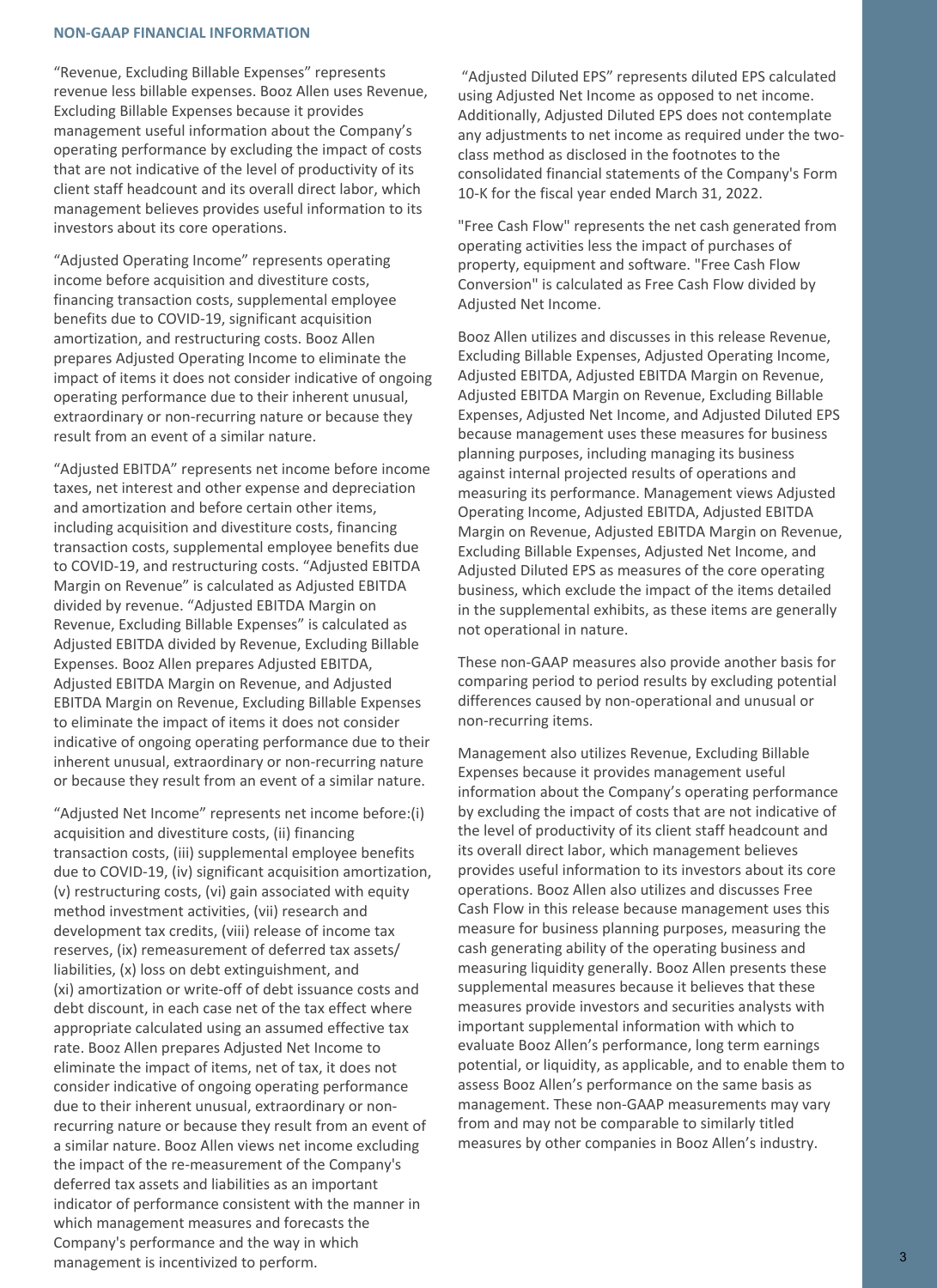Revenue, Excluding Billable Expenses, Adjusted Operating Income, Adjusted EBITDA, Adjusted EBITDA Margin on Revenue, Adjusted EBITDA Margin on Revenue, Excluding Billable Expenses, Adjusted Net Income, Adjusted Diluted EPS, and Free Cash Flow are not recognized measurements under accounting principles generally accepted in the United States, or GAAP, and when analyzing Booz Allen's performance or liquidity, as applicable, investors should (i) evaluate each adjustment in our reconciliation of revenue to Revenue, Excluding Billable Expenses, operating income to Adjusted Operating Income, net income to Adjusted EBITDA, Adjusted EBITDA Margin on Revenue, Adjusted EBITDA Margin on Revenue, Excluding Billable Expenses, Adjusted Net Income, and Adjusted Diluted Earnings per Share, and net cash provided by operating activities to Free Cash Flow, (ii) use Revenue, Excluding Billable Expenses, Adjusted Operating Income, Adjusted EBITDA, Adjusted EBITDA Margin on Revenue, Adjusted EBITDA Margin on Revenue, Excluding Billable Expenses, Adjusted Net Income, and Adjusted Diluted EPS in addition to, and not as an alternative to, revenue, operating income, net income or diluted EPS as measures of operating results, each as defined under GAAP, and (iii) use Free Cash Flow, in addition to, and not as an alternative to, net cash provided by operating activities as a measure of liquidity, each as defined under GAAP. Exhibit 4 includes a reconciliation of Revenue, Excluding Billable Expenses, Adjusted Operating Income, Adjusted EBITDA, Adjusted EBITDA Margin on Revenue, Adjusted EBITDA Margin on Revenue, Excluding Billable Expenses, Adjusted Net Income, Adjusted Diluted EPS, and Free Cash Flow to the most directly comparable financial measure calculated and presented in accordance with GAAP.

With respect to our expectations under "Financial" Outlook" above, a reconciliation of Adjusted Diluted EPS guidance to the closest corresponding GAAP measure is not available without unreasonable efforts on a forwardlooking basis due to our inability to predict our stock price, equity grants and dividend declarations during the course of fiscal 2023. Projecting future stock price, equity grants and dividends to be declared would be necessary to accurately calculate the difference between Adjusted Diluted EPS and GAAP EPS as a result of the effects of the two-class method and related possible dilution used in the calculation of EPS. Consequently, any attempt to disclose such reconciliation would imply a degree of precision that could be confusing or misleading to investors. We expect the variability of the above charges to have an unpredictable, and potentially significant, impact on our future GAAP financial results.

In addition, our expectations for Adjusted EBITDA Margin on Revenue for fiscal 2023 is presented under "Financial Outlook" above and management may discuss its expectation for Adjusted EBITDA Margin on Revenue for fiscal 2025 from time to time. A reconciliation of Adjusted EBITDA Margin on Revenue guidance to the closest corresponding GAAP measure is not available without unreasonable efforts on a forward-looking basis due to our inability to predict specific quantifications of the amounts that would be required to reconcile such

measures. Consequently, any attempt to disclose such reconciliation would imply a degree of precision that could be confusing or misleading to investors.

#### **FORWARD LOOKING STATEMENTS**

Certain statements contained in this press release and in related comments by our management include "forwardlooking statements" within the meaning of the Private Securities Litigation Reform Act of 1995. Examples of forward-looking statements include information concerning Booz Allen's preliminary financial results, financial outlook and guidance, including forecasted revenue, Diluted EPS, and Adjusted Diluted EPS, future quarterly dividends, and future improvements in operating margins, as well as any other statement that does not directly relate to any historical or current fact. In some cases, you can identify forward-looking statements by terminology such as "may," "will," "could," "should," "forecasts," "expects," "intends," "plans," "anticipates," "projects," "outlook," "believes," "estimates," "predicts," "potential," "continue," "preliminary," or the negative of these terms or other comparable terminology. Although we believe that the expectations reflected in the forward-looking statements are reasonable, we can give you no assurance these expectations will prove to have been correct. These forward-looking statements relate to future events or our future financial performance and involve known and unknown risks, uncertainties and other factors that may cause our actual results, levels of activity, performance or achievements to differ materially from any future results, levels of activity, performance or achievements expressed or implied by these forward-looking statements. These risks and other factors include:

- any issue that compromises our relationships with the U.S. government or damages our professional reputation, including negative publicity concerning government contractors in general or us in particular;
- changes in U.S. government spending, including a continuation of efforts by the U.S. government to decrease spending for management support service contracts, and mission priorities that shift expenditures away from agencies or programs that we support or as a result of the U.S. administration transition;
- efforts by Congress and other U.S. government bodies to reduce U.S. government spending and address budgetary constraints, and the U.S. deficit, as well as associated uncertainty around the timing, extent, nature, and effect of such efforts;
- delayed funding of our contracts due to uncertainty relating to funding of the U.S. government and a possible failure of Congressional efforts to approve such funding and to craft a long-term agreement on the U.S. government's ability to incur indebtedness in excess of its current limits, or changes in the pattern or timing of government funding and spending;
- U.S. government shutdowns as a result of the failure by elected officials to fund the government;
- failure to comply with numerous laws and regulations, including, but not limited to, the Federal Acquisition Regulation (FAR), the False Claims Act, the Defense Federal Acquisition Regulation Supplement and FAR Cost Accounting Standards and Cost Principles;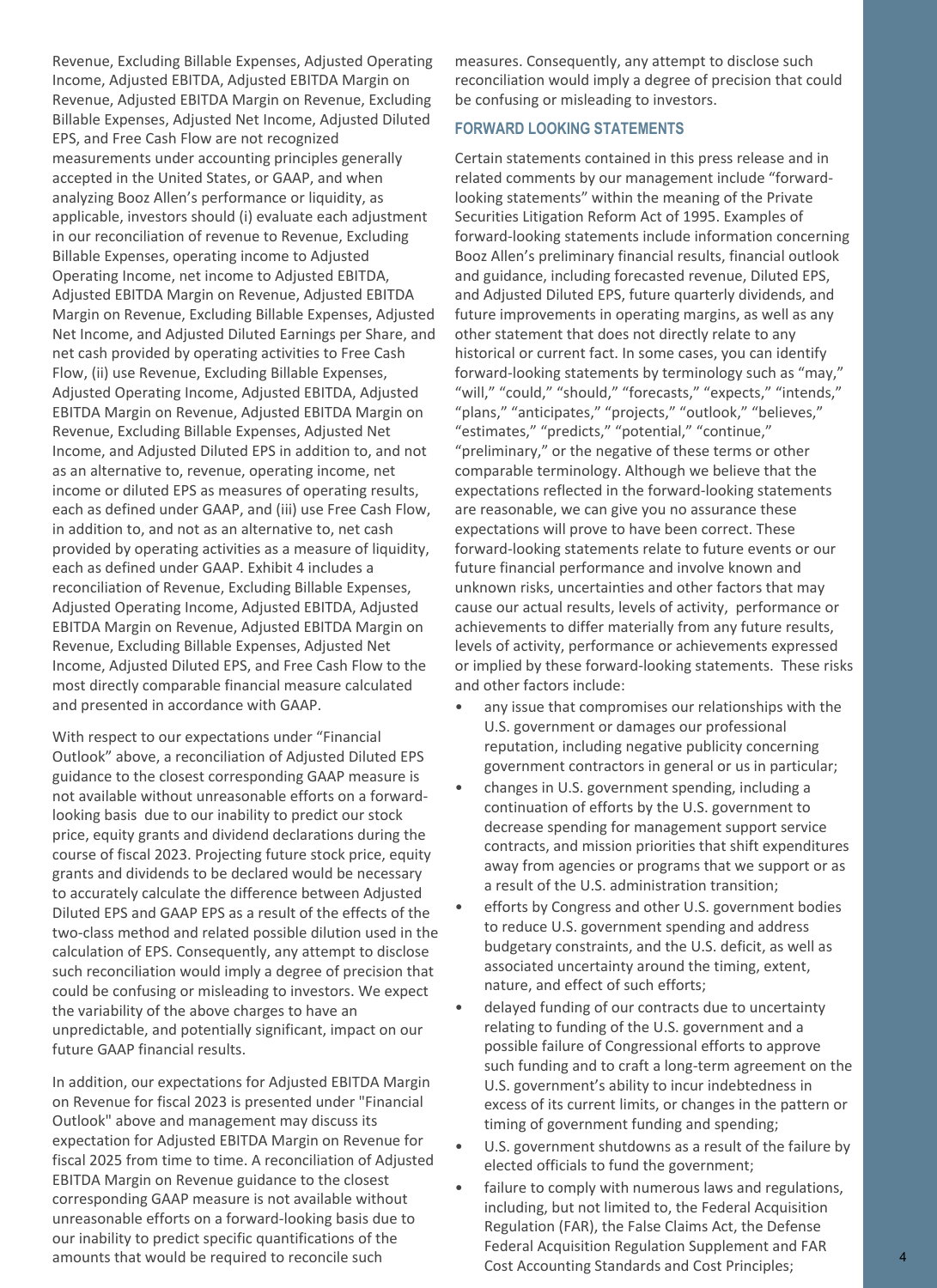- the effects of COVID-19, and other pandemics or widespread health epidemics, including disruptions to our workforce and the impact on government spending and demand for our solutions, as well as the impact of our Company policy requiring full COVID-19 vaccinations of all employees, except for employees who qualify for medical or religious exemptions;
- our ability to compete effectively in the competitive bidding process and delays or losses of contract awards caused by competitors' protests of major contract awards received by us;
- variable purchasing patterns under U.S. government General Services Administration Multiple Award schedule contracts, or GSA, schedules, blanket purchase agreements and indefinite delivery, indefinite quantity, or IDIQ, contracts;
- the loss of GSA schedules, or our position as prime contractor on government-wide acquisition contract vehicles, or GWACs;
- changes in the mix of our contracts and our ability to accurately estimate or otherwise recover expenses, time, and resources for our contracts;
- changes in estimates used in recognizing revenue;
- our ability to realize the full value of and replenish our backlog, generate revenue under certain of our contracts and the timing of our receipt of revenue under contracts included in backlog;
- internal system or service failures and security breaches, including, but not limited to, those resulting from external or internal cyber attacks on our network and internal systems;
- risks related to the operation of financial management systems;
- an inability to attract, train, or retain employees with the requisite skills and experience;
- an inability to timely hire, assimilate and effectively utilize our employees, ensure that employees obtain and maintain necessary security clearances and/or effectively manage our cost structure;
- risks related to inflation that could impact the cost of doing business and/or reduce customer buying power;
- the loss of members of senior management or failure to develop new leaders;
- misconduct or other improper activities from our employees or subcontractors, including the improper use or release of our clients' sensitive or classified information;
- increased competition from other companies in our industry;
- failure to maintain strong relationships with other contractors or the failure of contractors with which we have entered into a sub- or prime- contractor relationship to meet their obligations to us or our clients;
- inherent uncertainties and potential adverse developments in legal or regulatory proceedings, including litigation, audits, reviews, and investigations, which may result in materially adverse judgments, settlements, withheld payments, penalties, or other unfavorable outcomes including

debarment, as well as disputes over the availability of insurance or indemnification;

- failure to comply with special U.S. government laws and regulations relating to our international operations;
- risks associated with increased competition, new relationships, clients, capabilities, and service offerings in our U.S. and international businesses;
- risks related to changes to our operating structure, capabilities, or strategy intended to address client needs, grow our business or respond to market developments;
- the adoption by the U.S. government of new laws, rules, and regulations, such as those relating to organizational conflicts of interest issues or limits;
- risks related to completed and future acquisitions and dispositions, including our ability to realize the expected benefits from such acquisitions and dispositions;
- the incurrence of additional tax liabilities, including as a result of changes in tax laws or management judgments involving complex tax matters;
- risks inherent in the government contracting environment;
- continued efforts to change how the U.S. government reimburses compensation-related costs and other expenses or otherwise limits such reimbursements and an increased risk of compensation being deemed unreasonable and unallowable or payments being withheld as a result of U.S. government audit, review, or investigation;
- increased insourcing by various U.S. government agencies due to changes in the definition of "inherently governmental" work, including proposals to limit contractor access to sensitive or classified information and work assignments;
- the size of our addressable markets and the amount of U.S. government spending on private contractors;
- risks related to our indebtedness and credit facilities which contain financial and operating covenants;
- the impact of changes in accounting rules; and regulations, or interpretations thereof, that may affect the way we recognize and report our financial results, including changes in accounting rules governing recognition of revenue; and
- the impact of ESG related risks and climate change generally on our and our clients' business operations.

Additional information concerning these and other factors can be found in our filings with the Securities and Exchange Commission (SEC), including our Annual Report on Form 10-K filed with the SEC on May 20, 2022. All forward-looking statements attributable to us or persons acting on our behalf are expressly qualified in their entirety by the foregoing cautionary statements. All such statements speak only as of the date made and, except as required by law, we undertake no obligation to update or revise publicly any forward-looking statements, whether as a result of new information, future events or otherwise.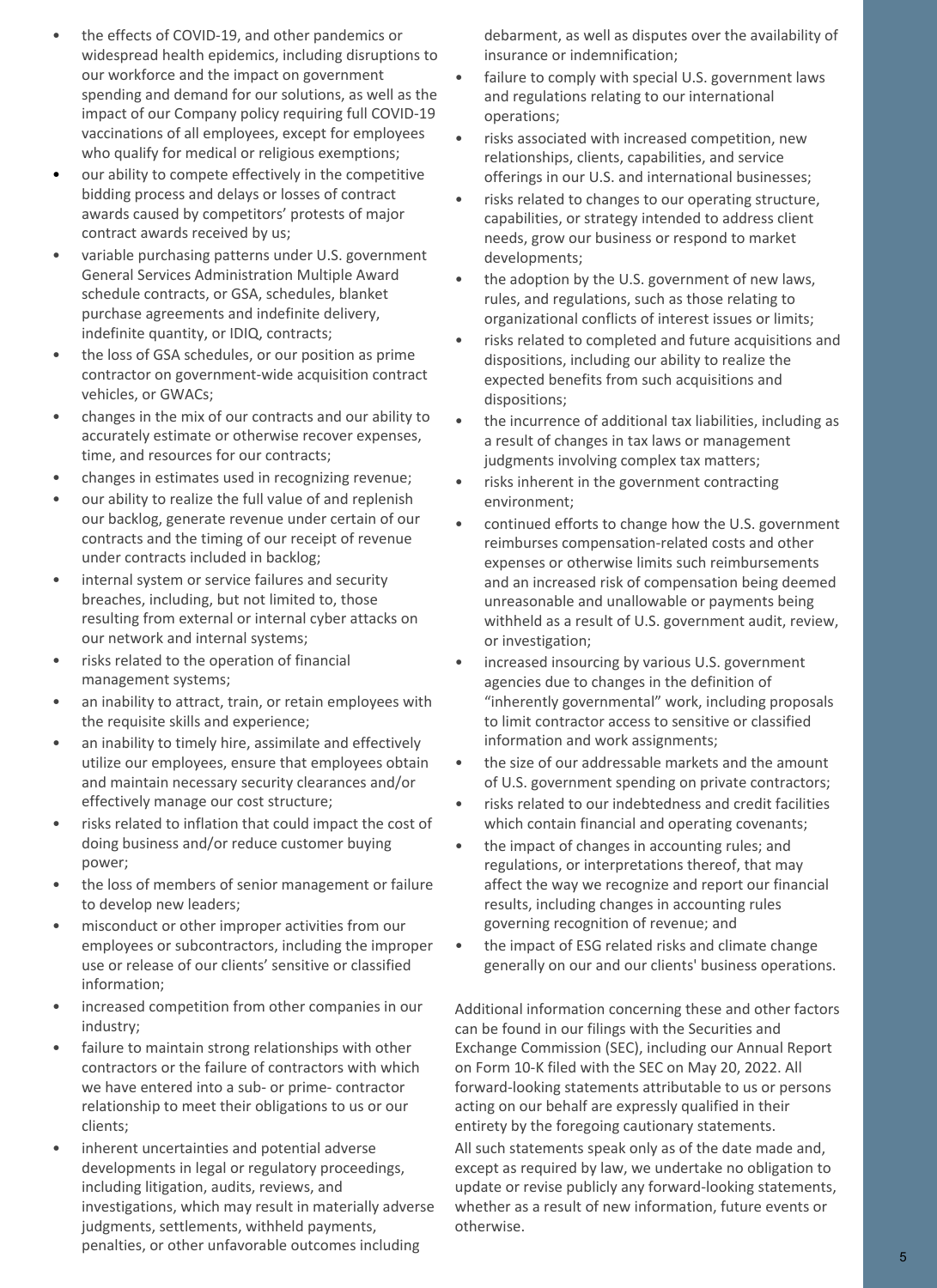#### **Booz Allen Hamilton Holding Corporation Consolidated Statements of Operations**

|                                                   | <b>Three Months Ended</b><br>March 31. |             |              |           | <b>Fiscal Year Ended</b><br>March 31. |           |              |           |
|---------------------------------------------------|----------------------------------------|-------------|--------------|-----------|---------------------------------------|-----------|--------------|-----------|
| (Amounts in thousands, except per share data)     |                                        | 2022        |              | 2021      |                                       | 2022      |              | 2021      |
|                                                   |                                        | (unaudited) |              |           |                                       |           |              |           |
| <b>Revenue</b>                                    | \$                                     | 2,238,076   | $\mathbb{S}$ | 1,979,280 | $\mathbb{S}$                          | 8,363,700 | $\mathbb{S}$ | 7,858,938 |
| <b>Operating costs and expenses:</b>              |                                        |             |              |           |                                       |           |              |           |
| Cost of revenue                                   |                                        | 1,059,578   |              | 899,260   |                                       | 3,899,622 |              | 3,657,530 |
| <b>Billable expenses</b>                          |                                        | 656.948     |              | 596.099   |                                       | 2,474,163 |              | 2,325,888 |
| General and administrative expenses               |                                        | 332,381     |              | 291,459   |                                       | 1,158,987 |              | 1,036,834 |
| Depreciation and amortization                     |                                        | 40,824      |              | 21,455    |                                       | 145,747   |              | 84,315    |
| Total operating costs and expenses                |                                        | 2,089,731   |              | 1,808,273 |                                       | 7,678,519 |              | 7,104,567 |
| <b>Operating income</b>                           |                                        | 148,345     |              | 171,007   |                                       | 685,181   |              | 754,371   |
| Interest expense                                  |                                        | (23, 151)   |              | (20, 370) |                                       | (92, 352) |              | (81, 270) |
| Other income (expense), net                       |                                        | (502)       |              | (395)     |                                       | 11,214    |              | (10,662)  |
| Income before income taxes                        |                                        | 124,692     |              | 150,242   |                                       | 604,043   |              | 662,439   |
| Income tax expense (benefit)                      |                                        | 33,897      |              | (48, 937) |                                       | 137,466   |              | 53,481    |
| Net income                                        | \$                                     | 90,795      | \$           | 199,179   | \$                                    | 466,577   | \$           | 608,958   |
| Net loss attributable to non-controlling interest |                                        | (78)        |              |           |                                       | (163)     |              |           |
| Net income attributable to common stockholders    |                                        | 90,873      |              | 199,179   |                                       | 466,740   |              | 608,958   |
| Earnings per common share:                        |                                        |             |              |           |                                       |           |              |           |
| <b>Basic</b>                                      | \$                                     | 0.68        | \$           | 1.45      | \$                                    | 3.46      | \$           | 4.40      |
| <b>Diluted</b>                                    | \$                                     | 0.68        | \$           | 1.43      | \$                                    | 3.44      | \$           | 4.37      |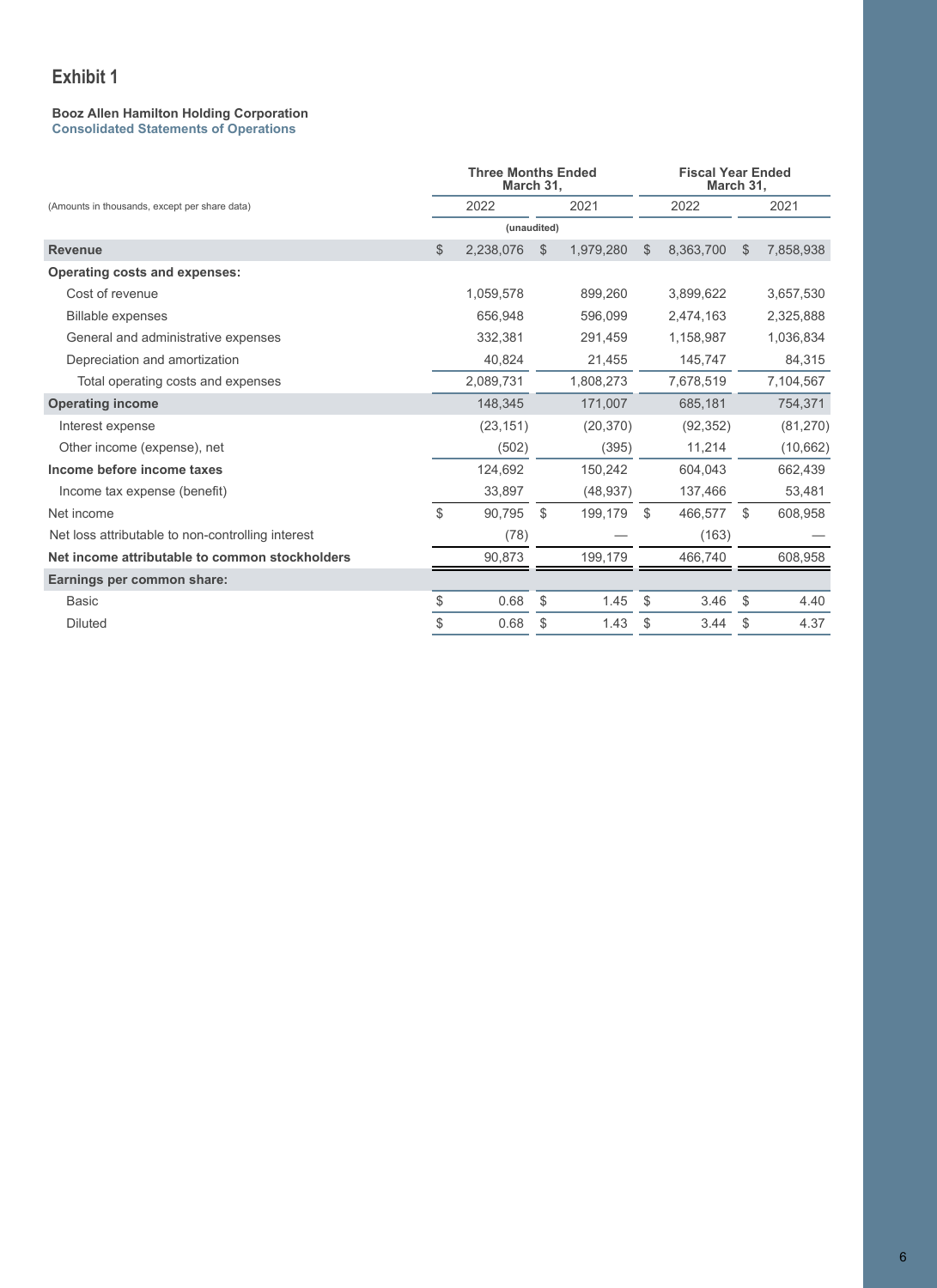**Booz Allen Hamilton Holding Corporation Consolidated Balance Sheets**

| (Amounts in thousands, except share and per share data)                                                                                                                                                                                                               | March 31,<br>2022 | March 31,<br>2021 |
|-----------------------------------------------------------------------------------------------------------------------------------------------------------------------------------------------------------------------------------------------------------------------|-------------------|-------------------|
| Assets                                                                                                                                                                                                                                                                |                   |                   |
| Current assets:                                                                                                                                                                                                                                                       |                   |                   |
| Cash and cash equivalents                                                                                                                                                                                                                                             | \$<br>695,910     | \$<br>990,955     |
| Accounts receivable, net                                                                                                                                                                                                                                              | 1,622,989         | 1,411,894         |
| Prepaid expenses and other current assets                                                                                                                                                                                                                             | 126,777           | 233,323           |
| Total current assets                                                                                                                                                                                                                                                  | 2,445,676         | 2,636,172         |
| Property and equipment, net of accumulated depreciation                                                                                                                                                                                                               | 202,229           | 204,642           |
| Operating lease right-of-use assets                                                                                                                                                                                                                                   | 227,231           | 239,374           |
| Intangible assets, net of accumulated amortization                                                                                                                                                                                                                    | 646,682           | 307,128           |
| Goodwill                                                                                                                                                                                                                                                              | 2,021,931         | 1,581,160         |
| Other long-term assets                                                                                                                                                                                                                                                | 481,826           | 531,125           |
| Total assets                                                                                                                                                                                                                                                          | \$<br>6,025,575   | \$<br>5,499,601   |
| Liabilities and stockholders' equity                                                                                                                                                                                                                                  |                   |                   |
| Current liabilities:                                                                                                                                                                                                                                                  |                   |                   |
| Current portion of long-term debt                                                                                                                                                                                                                                     | \$<br>68,379      | \$<br>77,865      |
| Accounts payable and other accrued expenses                                                                                                                                                                                                                           | 902,616           | 666,971           |
| Accrued compensation and benefits                                                                                                                                                                                                                                     | 438,634           | 425,615           |
| Operating lease liabilities                                                                                                                                                                                                                                           | 52,334            | 54,956            |
| Other current liabilities                                                                                                                                                                                                                                             | 71,991            | 65,698            |
| Total current liabilities                                                                                                                                                                                                                                             | 1,533,954         | 1,291,105         |
| Long-term debt, net of current portion                                                                                                                                                                                                                                | 2,731,693         | 2,278,731         |
| Operating lease liabilities, net of current portion                                                                                                                                                                                                                   | 247,070           | 263,144           |
| Deferred tax liabilities                                                                                                                                                                                                                                              | 239,602           | 364,461           |
| Other long-term liabilities                                                                                                                                                                                                                                           | 226,535           | 230,984           |
| <b>Total liabilities</b>                                                                                                                                                                                                                                              | 4,978,854         | 4,428,425         |
| Stockholders' equity:                                                                                                                                                                                                                                                 |                   |                   |
| Common stock, Class A - \$0.01 par value - authorized, 600,000,000 shares; issued,<br>164,372,545 shares at March 31, 2022 and 162,950,606 shares at March 31, 2021;<br>outstanding, 132,584,348 shares at March 31, 2022 and 136,246,029 shares at March 31,<br>2021 | 1,646             | 1,629             |
| Treasury stock, at $\cos\theta - 31,788,197$ shares at March 31, 2022 and 26,704,577 shares at<br>March 31, 2021                                                                                                                                                      | (1,635,454)       | (1, 216, 163)     |
| Additional paid-in capital                                                                                                                                                                                                                                            | 656,222           | 557,957           |
| Retained earnings                                                                                                                                                                                                                                                     | 2,015,071         | 1,757,524         |
| Accumulated other comprehensive income (loss)                                                                                                                                                                                                                         | 8,585             | (29, 771)         |
| Total Booz Allen stockholders' equity                                                                                                                                                                                                                                 | 1,046,070         | 1,071,176         |
| Non-controlling interest                                                                                                                                                                                                                                              | 651               |                   |
| Total stockholders' equity                                                                                                                                                                                                                                            | 1,046,721         | 1,071,176         |
| Total liabilities and stockholders' equity                                                                                                                                                                                                                            | \$<br>6,025,575   | \$<br>5,499,601   |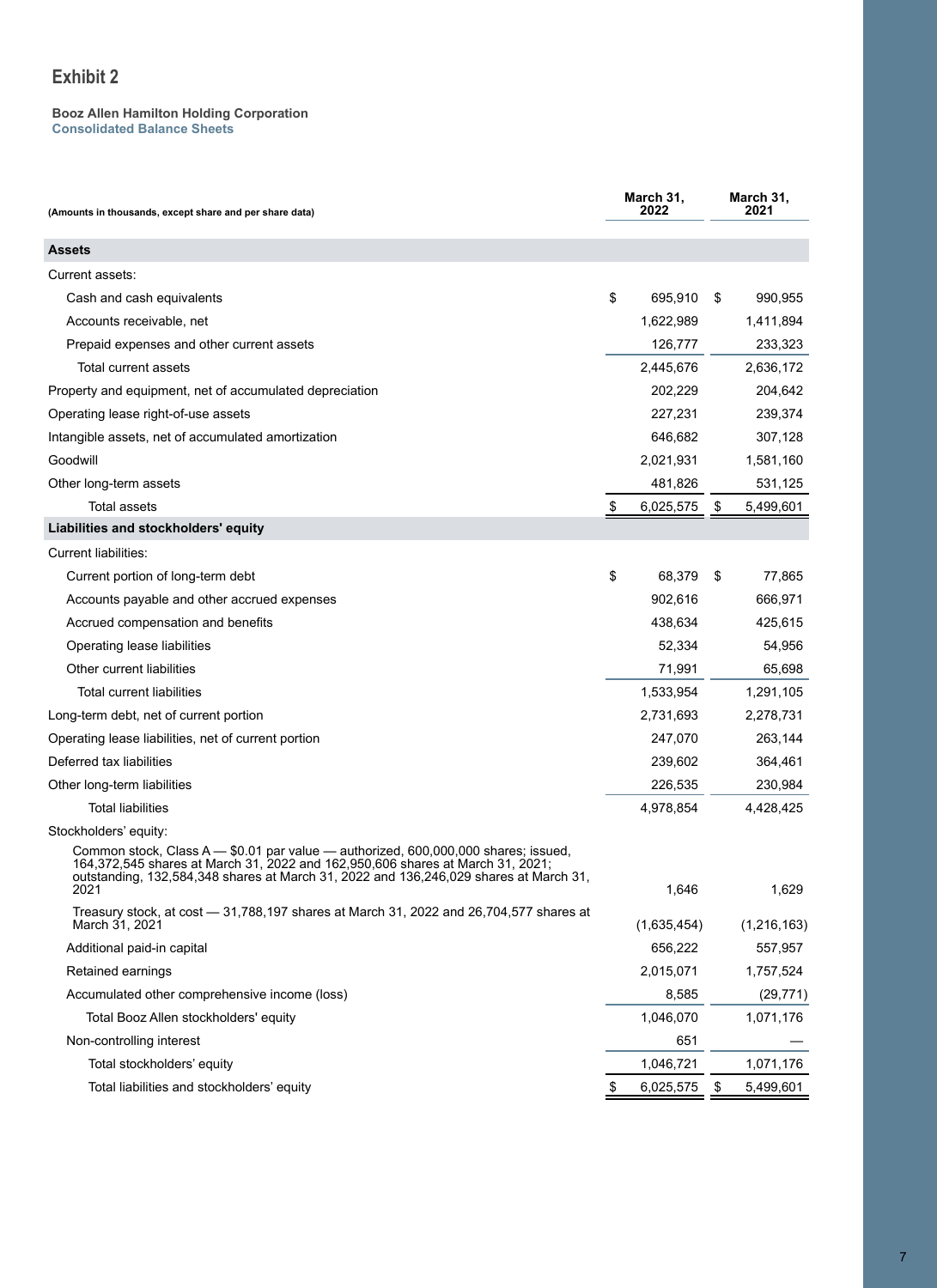**Booz Allen Hamilton Holding Corporation Consolidated Statements of Cash Flows**

|                                                                                   | <b>Fiscal Year Ended</b><br>March 31, |            |            |            |  |
|-----------------------------------------------------------------------------------|---------------------------------------|------------|------------|------------|--|
| (Amounts in thousands)                                                            |                                       | 2022       |            | 2021       |  |
| <b>Cash flows from operating activities</b>                                       |                                       |            |            |            |  |
| Net income                                                                        | \$                                    | 466,577    | \$         | 608,958    |  |
| Adjustments to reconcile net income to net cash provided by operating activities: |                                       |            |            |            |  |
| Depreciation and amortization                                                     |                                       | 145,747    |            | 84,315     |  |
| Noncash lease expense                                                             |                                       | 55,881     |            | 53,202     |  |
| Stock-based compensation expense                                                  |                                       | 69,784     |            | 59,844     |  |
| Deferred income taxes                                                             |                                       | (130, 197) |            | 231,998    |  |
| Amortization of debt issuance costs                                               |                                       | 4,619      |            | 4,395      |  |
| Loss on debt extinguishment                                                       |                                       | 2,515      |            | 13,239     |  |
| Gains on dispositions, and other                                                  |                                       | (3,388)    |            | (3,322)    |  |
| Gains associated with equity method investment activities                         |                                       | (12, 759)  |            |            |  |
| Changes in assets and liabilities:                                                |                                       |            |            |            |  |
| Accounts receivable, net                                                          |                                       | (154, 652) |            | 47,081     |  |
| Income taxes receivable / payable                                                 |                                       | 132,029    |            | (363, 396) |  |
| Prepaid expenses and other current and long-term assets                           |                                       | (19, 489)  |            | (5,069)    |  |
| Accrued compensation and benefits                                                 |                                       | 12,620     |            | 71,713     |  |
| Accounts payable and other accrued expenses                                       |                                       | 194,827    |            | (31,506)   |  |
| Other current and long-term liabilities                                           |                                       | (27, 588)  |            | (52, 768)  |  |
| Net cash provided by operating activities                                         |                                       | 736,526    |            | 718,684    |  |
| Cash flows from investing activities                                              |                                       |            |            |            |  |
| Purchases of property, equipment, and software                                    |                                       | (79, 964)  |            | (87, 210)  |  |
| Payments for business acquisitions, net of cash acquired                          |                                       | (780, 334) |            |            |  |
| Proceeds from sales of assets, net of payment                                     |                                       |            |            | 3,094      |  |
| Payments for cost method investments                                              |                                       | (7,000)    |            |            |  |
| Payment for minority investment in entity                                         |                                       |            |            | (74, 168)  |  |
| Other investing activities                                                        |                                       | (427)      |            |            |  |
| Net cash used in investing activities                                             |                                       | (867, 725) |            | (158, 284) |  |
| <b>Cash flows from financing activities</b>                                       |                                       |            |            |            |  |
| Proceeds from issuance of common stock                                            |                                       | 23,371     |            | 19,408     |  |
| Stock option exercises                                                            |                                       | 5,929      |            | 11,747     |  |
| Repurchases of common stock                                                       |                                       | (418, 859) |            | (313, 397) |  |
| Cash dividends paid                                                               |                                       | (209, 057) |            | (181,066)  |  |
| Debt extinguishment costs                                                         |                                       |            |            | (8,971)    |  |
| Repayments on revolving credit facility, term loans, and Senior Notes             |                                       | (112, 257) |            | (527, 865) |  |
| Net proceeds from debt issuance                                                   |                                       | 487,027    |            | 691,496    |  |
| Proceeds from revolving credit facility                                           |                                       | 60,000     |            |            |  |
| Other financing activities                                                        |                                       |            |            | (2,698)    |  |
| Net cash used in financing activities                                             |                                       | (163, 846) |            | (311, 346) |  |
| Net (decrease) increase in cash and cash equivalents                              |                                       | (295, 045) |            | 249,054    |  |
| Cash and cash equivalents - beginning of year                                     |                                       | 990,955    |            | 741,901    |  |
| Cash and cash equivalents - end of year                                           | \$                                    | 695,910    | $\sqrt{3}$ | 990,955    |  |
| Supplemental disclosures of cash flow information                                 |                                       |            |            |            |  |
| Net cash paid during the period for:                                              |                                       |            |            |            |  |
| Interest                                                                          | \$                                    | 64,699     | \$         | 60,955     |  |
| Income taxes                                                                      | \$                                    | 127,069    | \$         | 176,711    |  |
| Supplemental disclosures of non-cash investing and financing activities           |                                       |            |            |            |  |
| Share repurchases transacted but not settled and paid                             | \$                                    | 15,839     | \$         | 15,408     |  |
| Noncash financing activities                                                      | \$                                    |            | \$         | 178        |  |
|                                                                                   |                                       |            |            |            |  |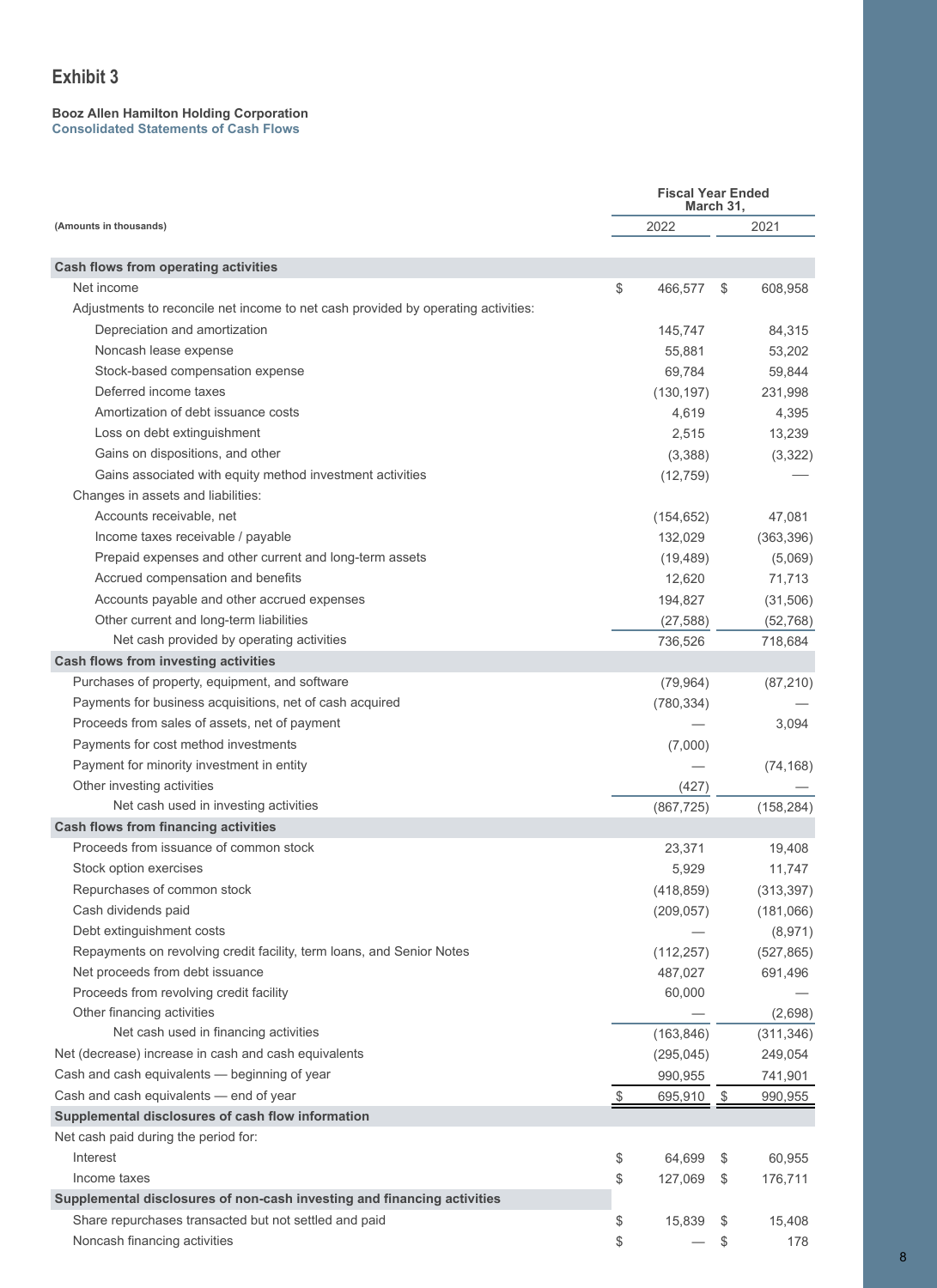# **Exhibit 4 - Booz Allen Hamilton Holding Corporation**

**Non-GAAP Financial Information**

| (UNAUDITED)                                                                                                                    |               |                                        |                         |                                       |
|--------------------------------------------------------------------------------------------------------------------------------|---------------|----------------------------------------|-------------------------|---------------------------------------|
|                                                                                                                                |               | <b>Three Months Ended</b><br>March 31, |                         | <b>Fiscal Year Ended</b><br>March 31, |
| (In thousands, except share and per share data)                                                                                | 2022          | 2021                                   | 2022                    | 2021                                  |
| <b>Revenue, Excluding Billable Expenses</b>                                                                                    |               |                                        |                         |                                       |
| Revenue                                                                                                                        | \$2,238,076   | \$1,979,280                            | \$8,363,700             | \$7,858,938                           |
| Less: Billable expenses                                                                                                        | 656,948       | 596,099                                | 2,474,163               | 2,325,888                             |
| Revenue, Excluding Billable Expenses                                                                                           | \$1,581,128   | $\overline{$}1,383,181$                | \$5,889,537             | \$5,533,050                           |
| <b>Adjusted Operating Income</b>                                                                                               |               |                                        |                         |                                       |
| Operating Income                                                                                                               | \$<br>148,345 | 171,007<br>\$                          | S<br>685,181            | 754,371<br>\$                         |
| Acquisition and divestiture costs (a)                                                                                          | 11,670        | 411                                    | 97,485                  | 411                                   |
| Financing transaction costs (b)                                                                                                |               |                                        | 2,348                   |                                       |
| COVID-19 supplemental employee benefits (c)                                                                                    |               |                                        |                         | 577                                   |
| Significant acquisition amortization (d)                                                                                       | 11,885        |                                        | 38,295                  |                                       |
| Restructuring costs (e)                                                                                                        | 4,164         |                                        | 4,164                   |                                       |
| <b>Adjusted Operating Income</b>                                                                                               | 176,064<br>S  | \$<br>171,418                          | \$<br>827,473           | \$<br>755,359                         |
| EBITDA, Adjusted EBITDA, Adjusted EBITDA Margin on Revenue &<br>Adjusted EBITDA Margin on Revenue, Excluding Billable Expenses |               |                                        |                         |                                       |
| Net income                                                                                                                     | \$<br>90,795  | 199,179<br>\$                          | 466,577<br>S            | \$<br>608,958                         |
| Income tax expense                                                                                                             | 33,897        | (48, 937)                              | 137,466                 | 53,481                                |
| Interest and other, net (f)                                                                                                    | 23,653        | 20,765                                 | 81,138                  | 91,932                                |
| Depreciation and amortization                                                                                                  | 40,824        | 21,455                                 | 145.747                 | 84,315                                |
| <b>EBITDA</b>                                                                                                                  | \$<br>189,169 | \$<br>192,462                          | $\overline{\$}$ 830,928 | $\overline{\$}$ 838,686               |
| Acquisition and divestiture costs (a)                                                                                          | 11,670        | 411                                    | 97,485                  | 411                                   |
| Financing transaction costs (b)                                                                                                |               |                                        | 2,348                   |                                       |
| COVID-19 supplemental employee benefits (c)                                                                                    |               |                                        |                         | 577                                   |
| Restructuring costs (e)                                                                                                        | 4,164         |                                        | 4,164                   |                                       |
| <b>Adjusted EBITDA</b>                                                                                                         | 205,003       | \$<br>192,873                          | \$<br>934,925           | \$<br>839,674                         |
| Adjusted EBITDA Margin on Revenue                                                                                              | 9.2%          | 9.7%                                   | 11.2 %                  | 10.7 %                                |
| Adjusted EBITDA Margin on Revenue, Excluding Billable Expenses                                                                 | 13.0 %        | 13.9 %                                 | 15.9 %                  | 15.2 %                                |
| <b>Adjusted Net Income</b>                                                                                                     |               |                                        |                         |                                       |
| Net income                                                                                                                     | \$<br>90,795  | 199,179<br>\$                          | \$<br>466,577           | \$<br>608,958                         |
| Acquisition and divestiture costs (a)                                                                                          | 11,670        | 411                                    | 97,485                  | 411                                   |
| Financing transaction costs (b)                                                                                                |               |                                        | 2,348                   |                                       |
| COVID-19 supplemental employee benefits (c)                                                                                    |               |                                        |                         | 577                                   |
| Significant acquisition amortization (d)                                                                                       | 11,885        |                                        | 38,295                  |                                       |
| Restructuring costs (e)                                                                                                        | 4,164         |                                        | 4,164                   |                                       |
| Gain associated with equity method investment activities (g)                                                                   |               |                                        | (12, 761)               |                                       |
| Research and development tax credits (h)                                                                                       |               |                                        |                         | (2,928)                               |
| Release of income tax reserves (i)                                                                                             |               |                                        |                         | (29)                                  |
| Remeasurement of deferred tax assets/liabilities (j)                                                                           |               | (76, 767)                              |                         | (76, 767)                             |
| Loss on debt extinguishment (k)                                                                                                |               |                                        |                         | 13,239                                |
| Amortization and write-off of debt issuance costs and debt discount                                                            | 816           | 680                                    | 3,340                   | 2,402                                 |
| Adjustments for tax effect (I)                                                                                                 | (4, 272)      | (284)                                  | (31, 399)               | (4, 324)                              |
| Adjusted Net Income                                                                                                            | 115,058<br>S  | \$<br>123,219                          | $\mathbb{S}$<br>568,049 | \$<br>541,539                         |
| <b>Adjusted Diluted Earnings Per Share</b>                                                                                     |               |                                        |                         |                                       |
| Weighted-average number of diluted shares outstanding                                                                          | 133,406,723   | 137,985,911                            | 134,850,808             | 138,703,220                           |
| Adjusted Net Income Per Diluted Share (m)                                                                                      | \$<br>0.86    | \$<br>0.89                             | \$<br>4.21              | \$<br>3.90                            |
| <b>Free Cash Flow</b>                                                                                                          |               |                                        |                         |                                       |
| Net cash provided by (used in) operating activities                                                                            | 255,375<br>\$ | (80, 275)<br>\$                        | \$736,526               | \$718,684                             |
| Less: Purchases of property, equipment and software                                                                            | (28, 356)     | (33, 177)                              | (79, 964)               | (87, 210)                             |
| Free Cash Flow                                                                                                                 | \$227,019     | \$(113, 452)                           | \$<br>656,562           | \$631,474                             |
| Free Cash Flow Conversion                                                                                                      | 197 %         | (92)%                                  | 116 %                   | 117 %                                 |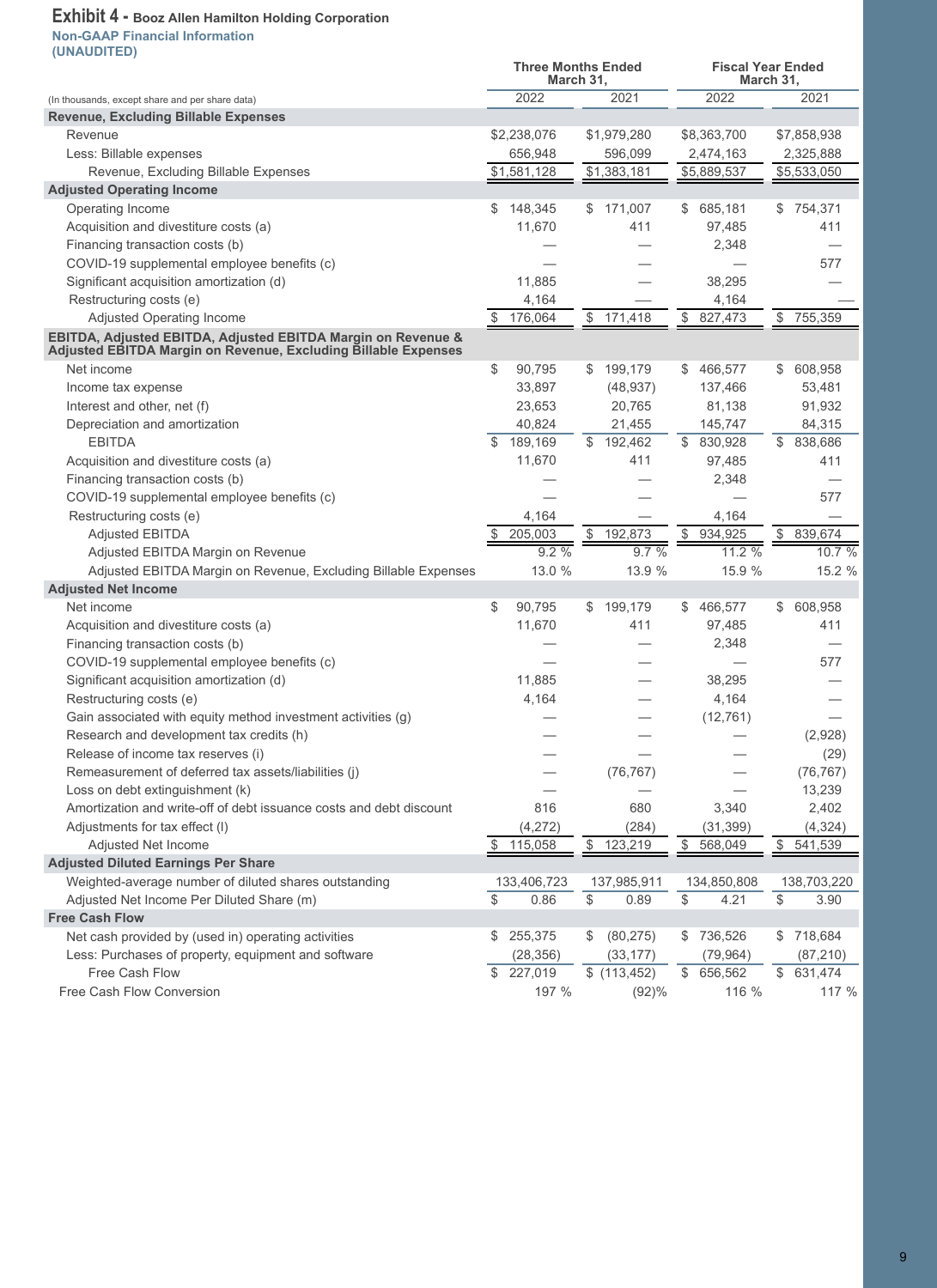#### **Exhibit 4 - Booz Allen Hamilton Holding Corporation**

**Non-GAAP Financial Information**

**(UNAUDITED)**

- (a) Represents costs associated with the acquisition and divestiture efforts of the Company related to transactions for which the Company has entered into a letter of intent to either acquire a controlling financial interest in the target entity or divest a portion of our business. Acquisition and divestiture costs primarily include costs associated with (i) buy-side and sell-side due diligence activities, (ii) compensation expenses associated with employee retention, and (iii) legal and advisory fees primarily associated with the acquisitions of Liberty IT Solutions, LLC ("Liberty"), Tracepoint Holdings, LLC ("Tracepoint"), and EverWatch Corp. ("EverWatch"), as well as the planned divestiture of our management consulting business serving the Middle East and North Africa (the "MENA Divestiture").
- (b) Reflects expenses associated with debt financing activities incurred during the first quarter of fiscal 2022.
- (c) Represents the supplemental contribution to employees' dependent care FSA accounts in response to COVID-19.
- (d) Amortization expense associated with acquired intangibles from significant acquisitions. Significant acquisitions include acquisitions which the Company considers to be beyond the scope of our normal operations. Significant acquisition amortization includes amortization expense associated with the acquisition of Liberty in the first quarter of fiscal 2022.
- (e) Represents restructuring charges of \$8.3 million incurred during the fourth quarter of fiscal 2022, net of approximately \$4.2 million of revenue recognized on recoverable expenses, associated with severance costs of a restructuring plan to reduce certain executive administrative personnel costs.
- (f) Reflects the combination of Interest expense and Other income (expense), net from the consolidated statement of operations.
- (g) Represents (i) a gain in the second quarter of fiscal 2022 associated with the Company's previously held equity method investment in Tracepoint and (ii) a gain in the third quarter of fiscal 2022 associated with the divestiture of a controlling financial interest of a certain product offering.
- (h) Reflects tax credits, net of reserves for uncertain tax positions, recognized in fiscal 2021 related to an increase in research and development credits available for fiscal years 2016 to 2019.
- (i) Release of pre-acquisition income tax reserves assumed by the Company in connection with the Carlyle acquisition.
- (j) Reflects the income tax benefit associated with tax losses generated during fiscal 2021 as a result of a change in certain tax methods of accounting. The Company intends to carry these losses back to fiscal 2016 and subsequent periods under the Coronavirus Aid Relief and Economic Security Act and has remeasured the fiscal 2021 loss accordingly.
- (k) Reflects the loss on debt extinguishment resulting from the redemption of Booz Allen Hamilton Inc.'s 5.125% Senior Notes due 2025, including \$9.0 million of the premium paid at redemption, and write-off of the unamortized debt issuance cost.
- (l) Reflects the tax effect of adjustments at an assumed effective tax rate of 26%, which approximates the blended federal and state tax rates, and consistently excludes the impact of other tax credits and incentive benefits realized.
- (m) Excludes adjustments of approximately \$0.6 million and \$3.1 million of net earnings for the three and twelve months ended March 31, 2022, respectively, and excludes adjustments of approximately \$1.2 million and \$3.5 million of net earnings for the three and twelve months ended March 31, 2021, respectively, associated with the application of the two-class method for computing diluted earnings per share.